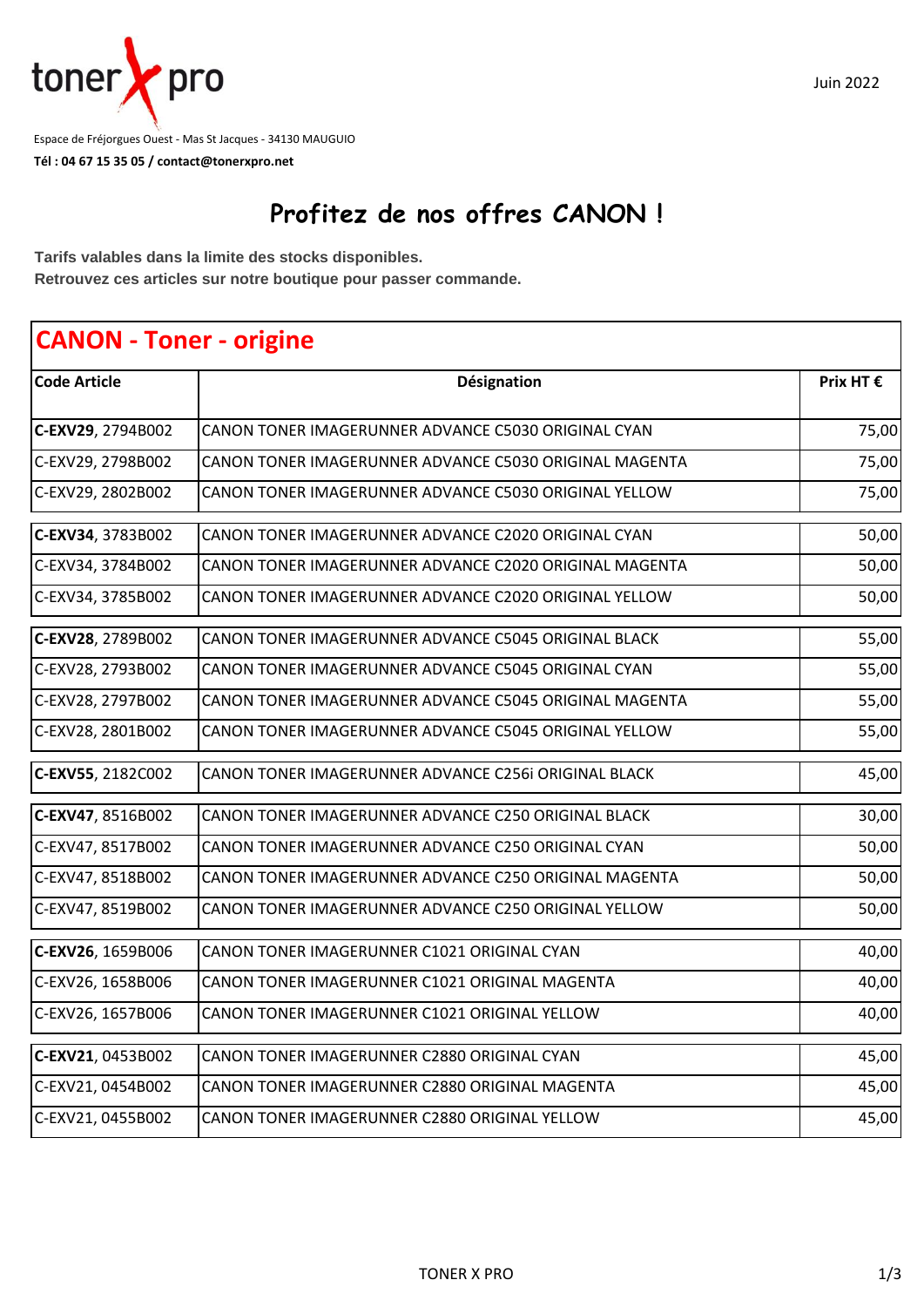| <b>CANON - Drum - origine</b> |                                                                   |           |
|-------------------------------|-------------------------------------------------------------------|-----------|
| <b>Code Article</b>           | Désignation                                                       | Prix HT € |
| C-EXV51, 0488C002             | CANON DRUM UNIT IMAGERUNNER ADVANCE C5535 ORIGINAL BLACK ET COLOR | 260,00    |
| C-EXV28, 2776B003             | CANON DRUM UNIT IMAGERUNNER ADVANCE C5045 ORIGINAL BLACK          | 140,00    |
| C-EXV28, 2777B003             | CANON DRUM UNIT IMAGERUNNER ADVANCE C5045 ORIGINAL COLOR          | 150,00    |
| C-EXV29, 2778B003             | CANON DRUM UNIT IMAGERUNNER ADVANCE C5030 ORIGINAL BLACK          | 140,00    |
| C-EXV29, 2779B003             | CANON DRUM UNIT IMAGERUNNER ADVANCE C5030 ORIGINAL COLOR          | 150,00    |
| C-EXV47, 8520B002             | CANON DRUM UNIT IMAGERUNNER ADVANCE C250 ORIGINAL BLACK           | 90,00     |
| C-EXV47, 8521B002             | CANON DRUM UNIT IMAGERUNNER ADVANCE C250 ORIGINAL CYAN            | 90,00     |
| C-EXV47, 8522B002             | CANON DRUM UNIT IMAGERUNNER ADVANCE C250 ORIGINAL MAGENTA         | 90,00     |
| C-EXV47, 8523B002             | CANON DRUM UNIT IMAGERUNNER ADVANCE C250 ORIGINAL YELLOW          | 90,00     |
| C-EXV38 / C-EXV39             | CANON DRUM UNIT IMAGERUNNER 4025 ORIGINAL BLACK                   | 100,00    |
| C-EXV55, 2187C002             | CANON DRUM UNIT IMAGERUNNER ADVANCE C256i ORIGINAL CYAN           | 130,00    |
| C-EXV55, 2188C002             | CANON DRUM UNIT IMAGERUNNER ADVANCE C256i ORIGINAL MAGENTA        | 130,00    |
| C-EXV55, 2189C002             | CANON DRUM UNIT IMAGERUNNER ADVANCE C256i ORIGINAL YELLOW         | 130,00    |
| C-EXV21, 0459B002             | CANON DRUM UNIT IMAGERUNNER C2880 ORIGINAL YELLOW                 | 150,00    |
| C-EXV53, 0475C002             | CANON DRUM UNIT IMAGERUNNER ADVANCE 4525 ORIGINAL BLACK           | 160,00    |
| $C$ -EXV32 / C-EXV33          | CANON DRUM UNIT IMAGERUNNER 2520 ORIGINAL BLACK                   | 150,00    |
| C-EXV41, 6370B003             | CANON DRUM UNIT IMAGERUNNER ADVANCE C7260 ORIGINAL COLOR          | 160,00    |

| <b>CANON - Developer Unit - origine</b> |                                                                  |                    |
|-----------------------------------------|------------------------------------------------------------------|--------------------|
| lCode Article                           | Désignation                                                      | Prix HT $\epsilon$ |
| FM48354, FM38976                        | CANON DEVELOPER UNIT IMAGERUNNER ADVANCE C5030 ORIGINAL BLACK    | 125,00             |
| FM48353, FM38979                        | CANON DEVELOPER UNIT IMAGERUNNER ADVANCE C5030 ORIGINAL CYAN     | 125,00             |
| FM48352, FM38978                        | ICANON DEVELOPER UNIT IMAGERUNNER ADVANCE C5030 ORIGINAL MAGENTA | 125,00             |
| FM48351, FM38977                        | ICANON DEVELOPER UNIT IMAGERUNNER ADVANCE C5030 ORIGINAL YELLOW  | 125,00             |